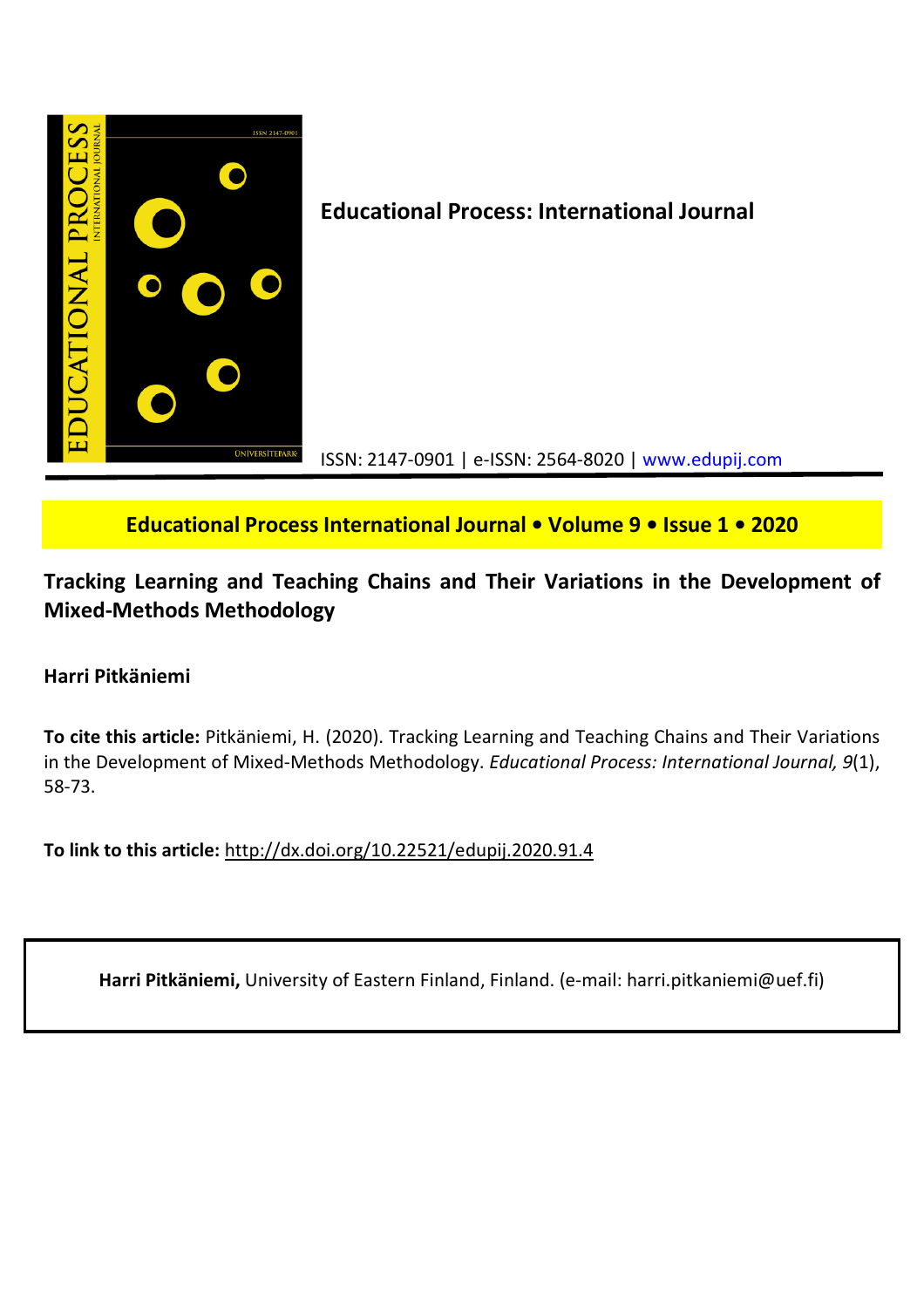# **Tracking Learning and Teaching Chains and Their Variations in the Development of Mixed-Methods Methodology**

# HARRI PITKÄNIEMI

# **Abstract**

Recently, inspirational articles on research methodology have been written on the development of the mixed-methods approach. This area of study concerns methodological trends in the construction of research designs. One may ask, whether it is possible to construct a notional piece of investigation, potentially highlighting a research design that successfully seeks to identify a causal mechanism. The purpose of the current study is to consider how to construct a research design that would illustrate the application of methodological ideas in the context of educational research, such as school education and learning. This study produces three dimensions of causal mechanism: a horizontal dimension (chain length), a vertical dimension (possibilities of different variations), and tentatively a hypothetical causal network dimension (including context factors).

**Keywords:** Mixed methods, causal mechanism, research design, teaching, learning.

 $\sum_{\ell}$  DOI: 10.22521/edupij.2020.91.4

………………………………………........….....………………………………...…………… EDUPIJ • ISSN 2147-0901 • e-ISSN 2564-8020

> Copyright © 2020 by ÜNİVERSİTEPARK edupij.com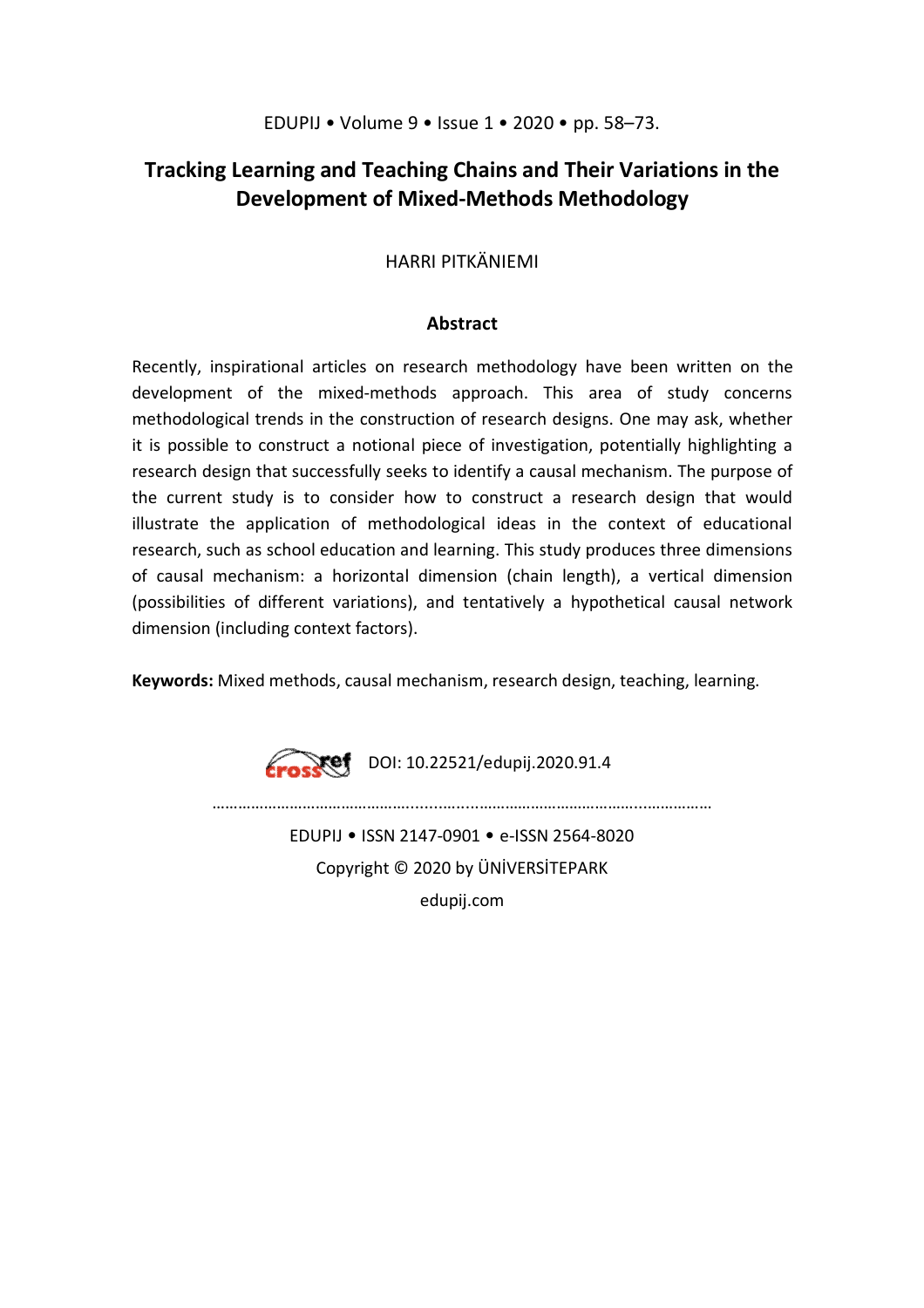### **Introduction**

#### *New Trends in the Mixed-Methods Approach*

*An interactive research framework to capture a phenomenon*

Recently, efforts have been made to plan a mixed-methods research design "from scratch," or at least to try to allow flexible modifications during the research process. The opposite practice, however, is represented by those who speak of typologies of mixedmethod (MM) designs. These are "interactive" and "typological" research frameworks, and, for example, Maxwell and Loomis (2003), as well as Creswell and Plano-Clark (2011), refer to them as "dynamic" and "typology-based" approaches. Recent highlights reflect an interest in departing from typological research in favor of interactive and customized research settings. The goal is to consider genuine and versatile integration between qualitative and quantitative methodologies (Bryman, 2007; Fetters & Molina-Azorin, 2017), as well as metainferences. However, integration is also seen as very challenging (Maxwell, Chmiel, & Rogers, 2016). Actual integration is the goal and essence of mixing methods, based on the concept definition alone, which differs from the multi-methods concept (Anguera, Blanco-Villaseñor, Losada, Sánchez-Algarra, & Onwuegbuzie, 2018).

How does the researcher design a research setting if it is not based on the so-called typological models? One alternative can be the so-called "mental models." For example, Mohr's (1982) distinction between variance theory and process theory highlights the difference between these models in terms of the essence of the study and its causal nature. However, it is also more common to talk about the need to construct a research plan in view of the characteristics of a phenomenon. This goal is in sync with the goal of a tailor-made study design. The progress of the research also affects the research plan: Findings affect the content of the new and more advanced research design. Therefore, the research setting is continually forward-looking, but also interested in and inspired by its own findings. Researchers make interpretations and conclusions, but what they also do is test them (Maxwell et al., 2016).

It is important that the researcher makes active decisions about the rationale of mixing methods (e.g., Greene, Caracelli, & Graham, 1989). According to Fetters and Molina-Azorin (2019), when designing a mixed-methods research model, its tasks (e.g., comparing, matching domains, developing instruments, generating and testing models) should also be considered in advance, i.e., at the planning stage. They noted that Morgan (2019) mainly emphasized the tasks that are to be considered after data collection, i.e., his focus on interpreting merged data (convergence, complementarity, and divergence). Fetters and Molina-Azorin (2019) put it this way:

We wish to emphasize that a key to advancing conceptualization of 'integration' in the context of mixed methods research requires consideration during all phases of research. Moreover, we assert mixed analysis benefits from forethought and articulation of the researcher's intent during the design phase prior to the merging of data. (p. 13)

Current methodological thinking reflects the need to tailor each research setting to its tasks (and to consider the evolution of these intentions based on findings). However, the need to plan cannot be underestimated. That is, when "building" a phenomenon, its structure and content should be discussed. The research literature related to the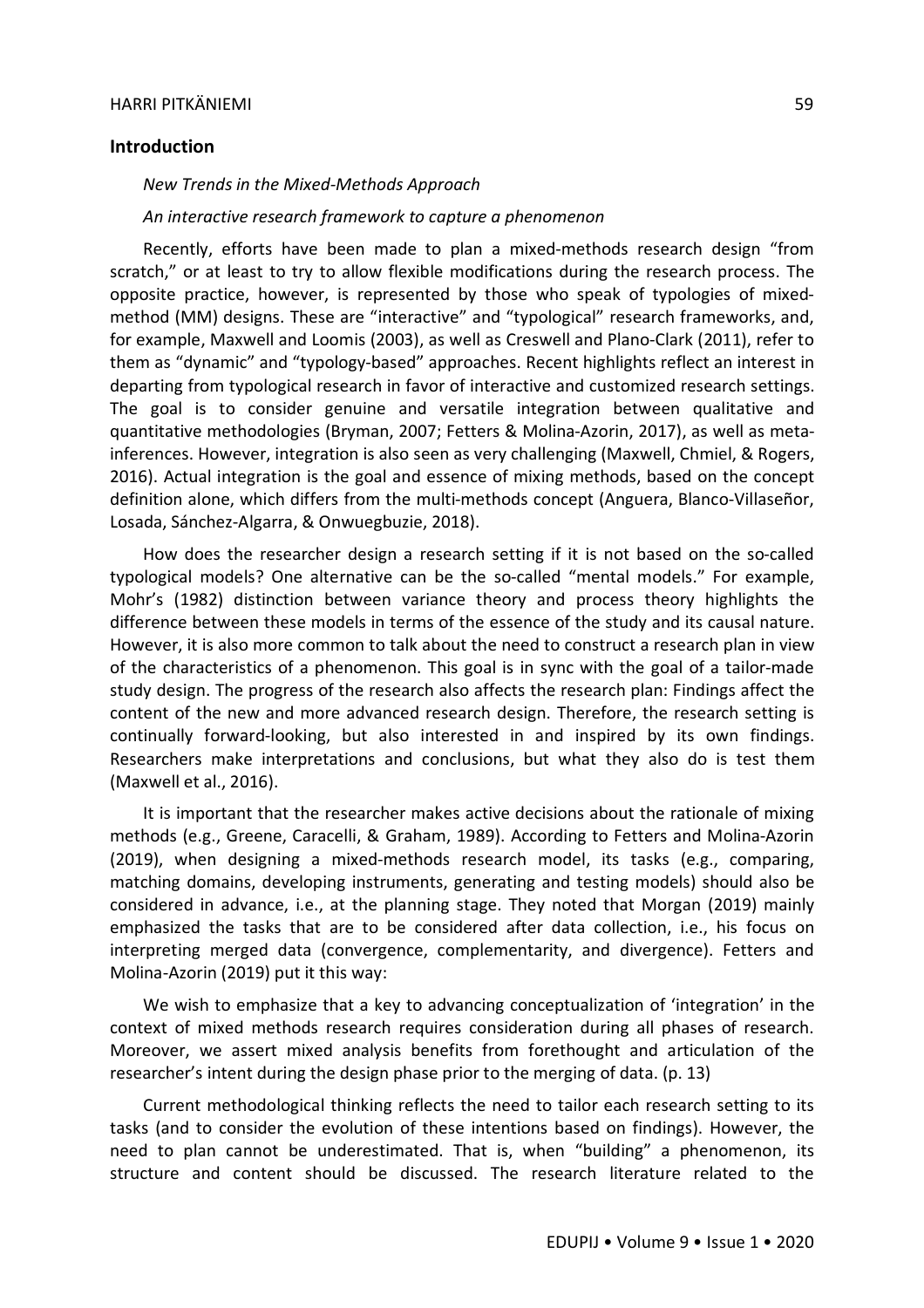phenomenon should also be considered in the design process: Research is about anticipation and construction of a research object, but also about testing the correctness of a model based on that design. For example, in educational sciences, the learner, the teacher, the teaching-learning process and the learning outcomes are central to the focus. Of course, qualitative (Qual) and quantitative approaches (Quant) as monomethods also provide their own starting points for the idea of how to achieve a completeness in mixed methods. The phenomenon requires an understanding and opening of its mechanism (Qual), but also a systematic classification of findings (Quant). Let us begin by considering these methodological questions, especially in the context of a research design where the construction of a causal mechanism is one of the key challenges.

## *Causality and understanding the essence of a phenomenon*

The question of causality has always fascinated researchers, including human scientists. The problem in human sciences is how to find the causality hidden in the phenomenon and, especially, how to understand it. In a comprehensive approach to causality, qualitative (when construed constructively, i.e., when there is no causality), and quantitative (when based on positivist thinking, i.e., externally detectable factors exist, and only the research data is to be obtained from them) methods on their own have been deficient. Specifically, critical realism as a philosophy of science has been developing a new way of seeing causality in human sciences, what is also visible in many logical ideas of Maxwell (e.g., 2012a, 2012b). Recently, Krause (2018a, 2018b) and Yin (2016) have also been involved in communicating a new way of seeing causality as an integral part of human sciences. Maxwell (2012b) advocates an alternative understanding of causation. This alternative is known as a generative approach, a process approach, or a realist approach, and it has been influential in philosophy, social sciences, and history. He supports a realist process theory of causation, which tries to link ontological realism and epistemological constructivism. Maxwell and Mittapalli (2010) further specify what a process approach to causality means:

In philosophy, the most widely accepted alternative to the regularity approach to causality is a realist approach that sees causality as fundamentally referring to the actual causal mechanisms and processes that are involved in particular events and situations. (p. 155)

A process theory of causation does not require abandoning quantitative, variance-based methods for investigating causality; it simply requires recognition that process-based approaches are as legitimate as, and often complementary to, variance-based ones. (p. 156)

Maxwell's (2004a, 2004b, 2012a, 2012b) methodological thinking focuses on events and processes, human agents and their experiences, thoughts, as well as meanings and activity. Support for this emphasis comes from critical realism, but also from the recent teleological and educational philosophical analysis of teaching (Opdal, 2018).

Descriptions of the causal process vary according to whether the importance of the environment and context is emphasized or in addition to the human mental perspective. Realists highlight the importance of the process with a special focus on local conditions. For Yin (2016), the study of causal processes consists of using direct field-based methods that result in a specific local setting (Erickson, 2012; Maxwell, 2004, 2012; Miles & Huberman, 1994), in which people may intentionally (agentially) take some causal action. So, for Yin, the agential causation is a third type of causality.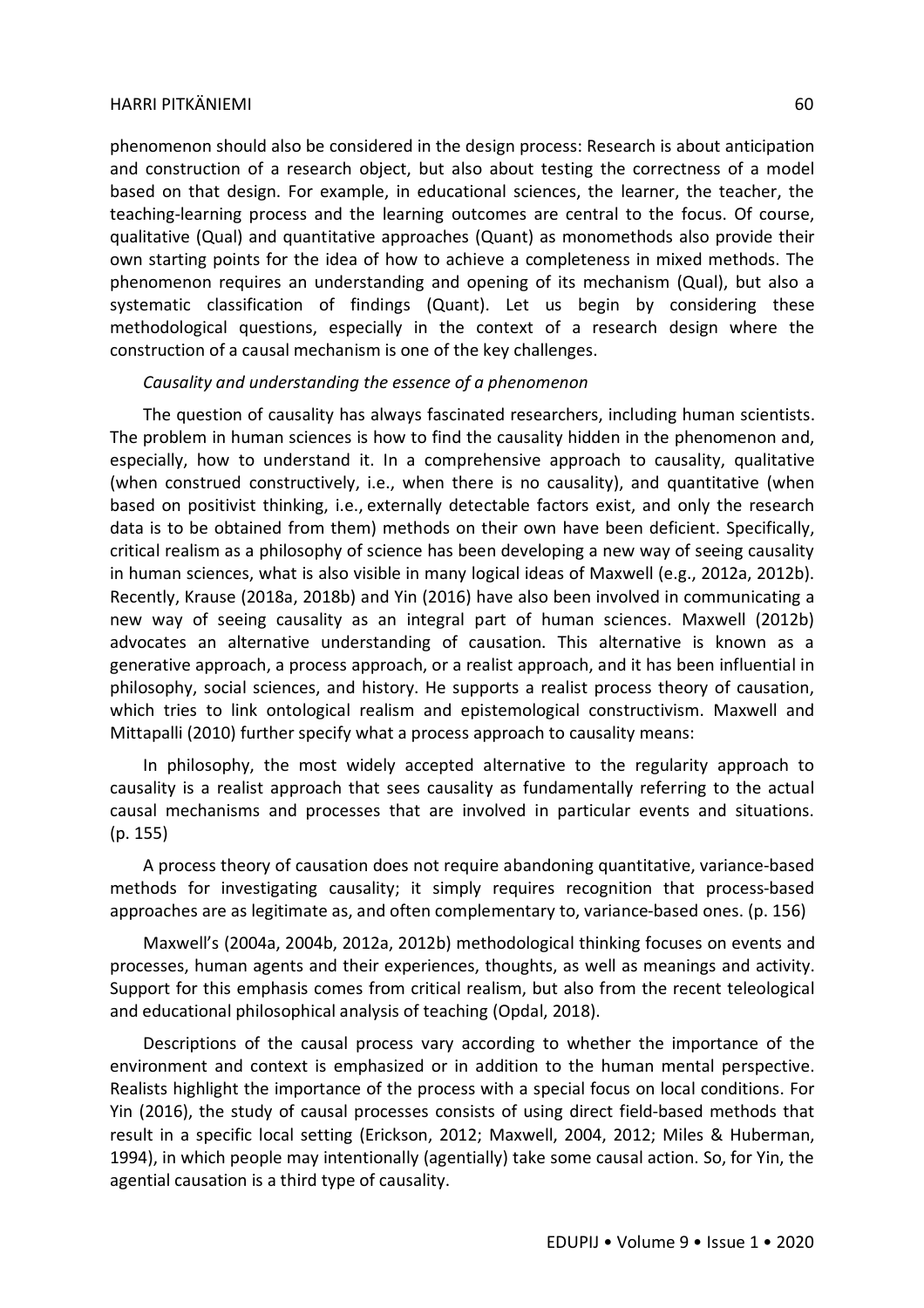Yin (2016) considers that a correlative and process-oriented approach to causality can have a complementary relationship within the same study. However, Krause's position here is even steeper. He opposes the averaging of knowledge and emphasizes the importance of researching individuals. The researchers should not worry about how different or rare their cases are. Krause compares two different approaches that he calls "associative" and "correlative." He illustrates the conceptual complexity required in qualitative research of causality in the following way (2018a):

Sufficient condition causes of a given effect may be quite complex and consist of a large conjunction of necessary elements, some necessary only in certain combinations with particular others, some necessary in all. Until all the necessary condition components of a sufficient condition cause are known, none can confidently be said to be known. A conditionally necessary causal influence on a given effect requires the company of certain other necessary antecedents to conjointly constitute a compound sufficient condition cause of that effect. An unconditionally necessary causal influence on a given effect is something always required in order to constitute a sufficient condition cause of that effect. (p. 2692)

He advocates examining associations qualitatively rather than statistically and correlatively. The relationship of associative review to the phenomenon is stricter, more sensitive and less doubtful. This comes – at least at the principled level – close to the formulas of Maxwell, who supports a qualitative research methodology to perceive causality. Krause (2018b) stated that:

As the nature, course, and circumstances of each human life are somewhat unique (e.g., what situations and experiencings causally influenced what experiencings and behaviors when, and what behaviors and situations causally influenced what subsequent situations when), averaging over the results of studies of several lives (or over a series of occasions in a single life) wastes much of the information obtained about this uniqueness of individual persons' lives (or of occasions in these lives). (p. 1316)

Thus, he criticizes "averaging" because it destroys information, "so every individual case, rather than only relationships among variables, may have something important to contribute to SHP" (Scientific Human Psychology) (Krause, 2018b, p. 1322).

Johnson, Russo, and Schoonenboom (2019) also illustrate how important it is not only to find causality, but also to understand it. Johnson et al. (2017) wrote that "qualitative research can help in understanding causal explanation through observations, interviews, and case studies" (p. 147) (e.g., Blatter & Haverland, 2012; Johnson & Schoonenboom, 2016; Maxwell, 2012). The quantitative tradition is not just a "tight" grip on the causality of the phenomenon:

Although quantitative researchers believe they are getting at causal truth, they also realize that empirical truths are often context and model dependent, and warrant is directly based on the degree of empirical evidence for the causal claims, rather than making strong claims of definite or ultimate proof of cause and effect. (Johnson et al., 2017, p. 153)

One recent approach in the qualitative methodology according to Johnson et al. (2019) is causal process tracing (CPT) (Beach & Pedersen, 2013; Bennett & Checkel, 2014; Blatter & Haverland, 2012; Collier, 2011; Mahoney, 2012). The authors refer to Blatter and Haverland (2012) as follows, giving in my view several references to empirical research on the causal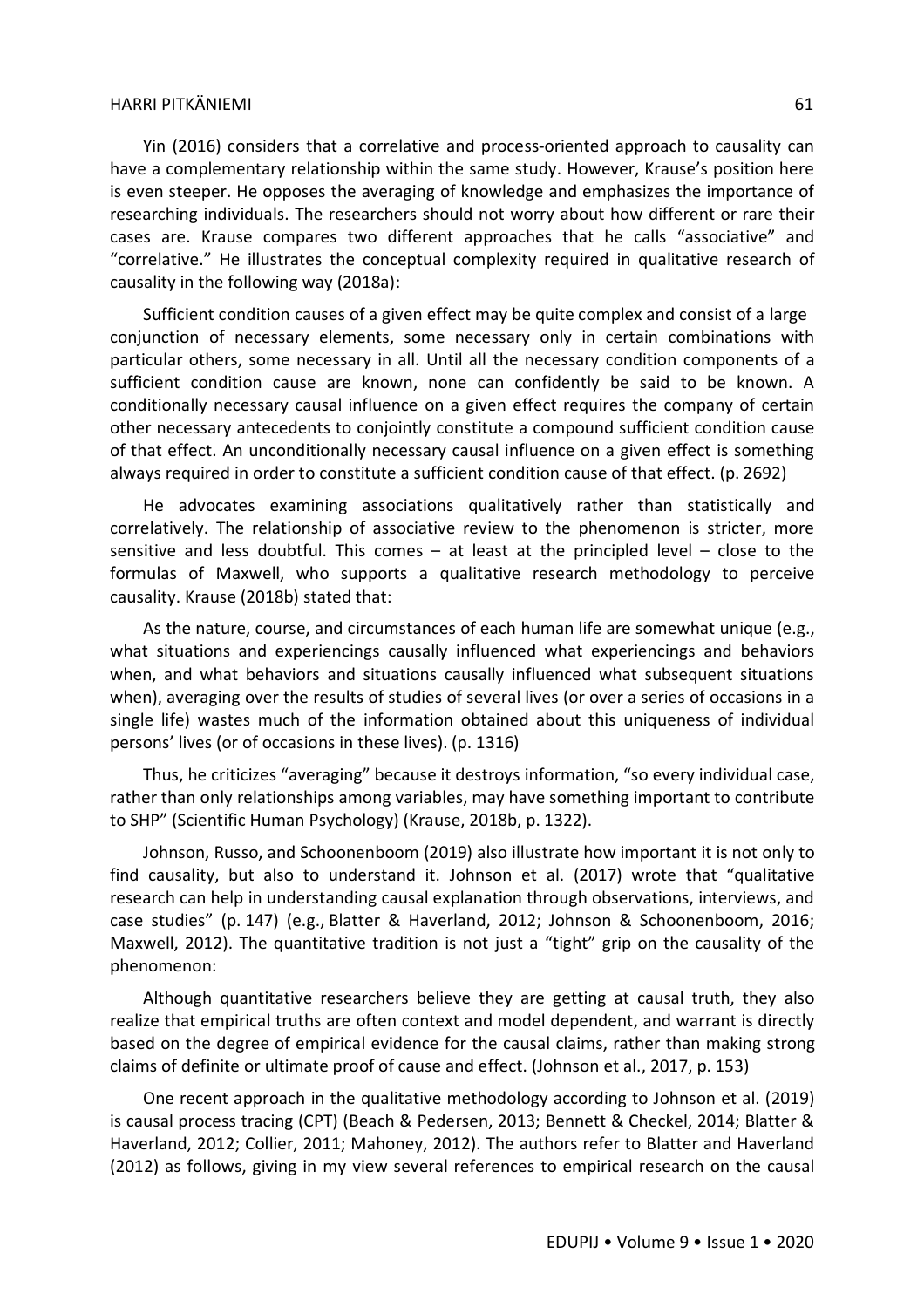mechanism, especially in education. Here are the assumptions of CPT according to Blatter and Haverland (2012):

(a) Most social outcomes result from a combination of causal factors (multiple causation); (b) there are multiple paths to the same outcome (equifinality); (c) factors can operate differently in different contexts (context dependency); and (d) causality plays out in time and space, which can be studied empirically. (pp. 154-155)

Understanding the causal mechanism always requires the mechanism to be opened, and the function of the elements to be examined in a sufficiently long qualitative process description. However, it is obvious that a correlative analysis will give the researcher useful tips on "messy" yet large data. The verification of mechanisms can take place, using a correlative analysis, which makes it possible to identify the causal mechanism of connections for different context factors. Quantitative analysis is also about the systematic connections between the various factors when the variables are categorical. Blatter and Haverland (2012) talk about the same outcome from different paths, but we should also look at the process so that it can show "intermediate outcomes" (e.g., motivation) because there are more paths that lead to them also, and not only to the final "outcome" (e.g., learning outcome). At the heart of causality lies the authors' statement about the "in time and space" aspect, as it emphasizes the essence of the phenomenon being studied, which is "in motion" and perceived as a whole, not just as loose elements.

# *Moving from "recognizing" the challenges of integration toward better research designs*

Even if the goal is the integration (Quant, Qual), the implementation of a single research design or successive studies will not always be successful in reaching stated goals. This can be viewed, for example, in the case of conflicting results, even if the researcher expects the data analysis to lead to the same findings. However, what is meant by "contradicting results" is also challenging and relative. Different data can also bring something new. It is not a clear contradiction. It is accompanied by an additional function of the mixed-methods research design (Greene et al., 1989). Precise mixed-methods studies can produce findings that cannot be easily understood. Little attention has been paid to this essential aspect of the research process; however, Sanscartier (2018) and Uprichard and Dawney (2019) focused on this issue in their recent articles.

Uprichard and Dawney (2019) support the view that data integration is a meaningful goal, but that it may not necessarily produce an optimal research result in a given MM study. Data is not always integrated or "coherent," and this can be natural due to the research object's "messy" nature. The goal of integration is, of course, to create an understandable whole of the research object. However, the phenomena to be studied are intertwined in many ways, as Uprichard and Dawney (2019) describe the complexity involved:

Furthermore, if we assume that social phenomena always exist in entanglements with other social phenomena, then we also need to assume the possibility that empirical work captures and may further complicate those entanglements. p. 22)

Methods produce objects, and different methods can produce objects that look quite different, even when they are purportedly investigating the same social entity. (p. 24)

It is not a controversy in the philosophy of science, meaning that different researchers see the phenomenon differently, as constructivism teaches. But the fact is that in social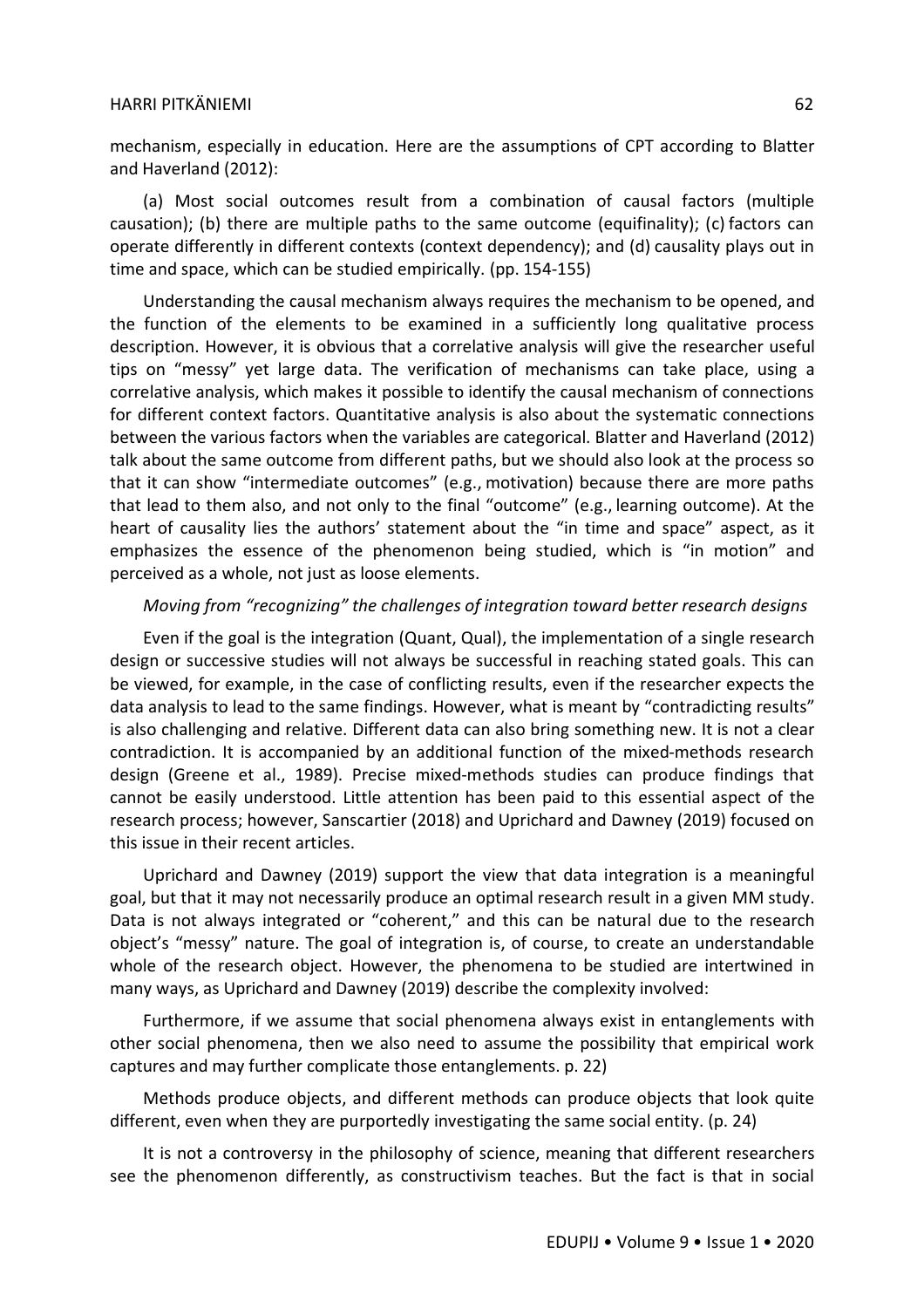sciences, for example, the educational phenomenon is typically multidimensional and wide, and if it is described in different parts only partially, links between the sub-descriptions may remain unnoticed by the researcher. Therefore, the mixing of methods should aim at research on interactive entities with a central focus on the causal mechanism contained in the phenomenon, which empirically produces different phenotypes. The results are easily "disconnected" if only analytical (narrow) studies are performed (Salomon, 1991). They can, of course, be combined, and pursued first in a "hypothetical" systemic (broad-based) model. However, the functionality of the mechanism is genuinely tested by making a wide-ranging systemic, mixed-method study. In a similar way, Uprichard and Dawney (2019) stated that, "Diffraction assumes that the whole is always part of something else and that, sometimes, research thoroughly confuses and messes up what we see as the parts and wholes of what we are studying" (p. 27).

Nevertheless, Uprichard and Dawney (2019) did not want to state that integration is not an essential goal in all studies that apply mixed-methods methodology. However, it is good to be openly aware that the complexity of the research object is challenging for the researcher. It is perhaps precisely so when research is at its early stage in a field where there is little existing research, but the researcher's goals to elaborate on the phenomenon of the subject are ambitious. It is a good thing that the research process is open and that the reporting process shows the "mess" when the results produce it. However, allowing mess and developing practices to organize it, such as the "craft attitude" (see Sanscartier, 2018). cannot replace the need for careful planning in view of these problematic situations. The phenomenon-oriented design is a key factor here because designing is still viewed, on the one hand, as being too typological and, on the other hand, as the opposite, i.e., when the final process is handled "flexibly," allowing for messiness and the application of craft attitude. Maxwell (2013) pointed out that structure and flexibility are not mutually exclusive. We can plan the research beforehand, but we can still renew the outline. Here, it is worth evaluating the following aspects of a design: (1) the importance of a tailor-made design (so that the literature on the phenomenon is included), and the "phenomenon first" orientation, (2) typologies and the corresponding schematic design, or (3) a design that is realized mainly during the process itself. The wider structure of the phenomenon could prevent the study of messiness – with the above having referred to the concepts of analytic and systemic research approaches. The narrower the focus of the study, the more random the empirical findings.

#### *Can Qual and Quant form a seamless human science methodology?*

The idea that monomethods might not need to be thought of separately, that is, the "indistinguishability thesis," is one of the most challenging problems in developing mixedmethods research. The indistinguishability thesis may be considered as one scenario or longterm goal in the development of human science and mixed-methods research methodology. The positions of some of the MM methodologists differ in this regard. Morgan (2018) stated that: "I thus argue that we should continue to follow the more traditional path within MMR and conceive of QUAL and QUANT as meaningfully distinguishable categories" (p. 269). Morgan represents the position that a certain degree of separation can contribute to the design of mixed methods, while recent statements on mixed methods show that Quant and Qual contrast, or a difference in views is not a fruitful starting point for methodological development. However, Bazeley (2018), Hammersley (2018), Maxwell (2019), and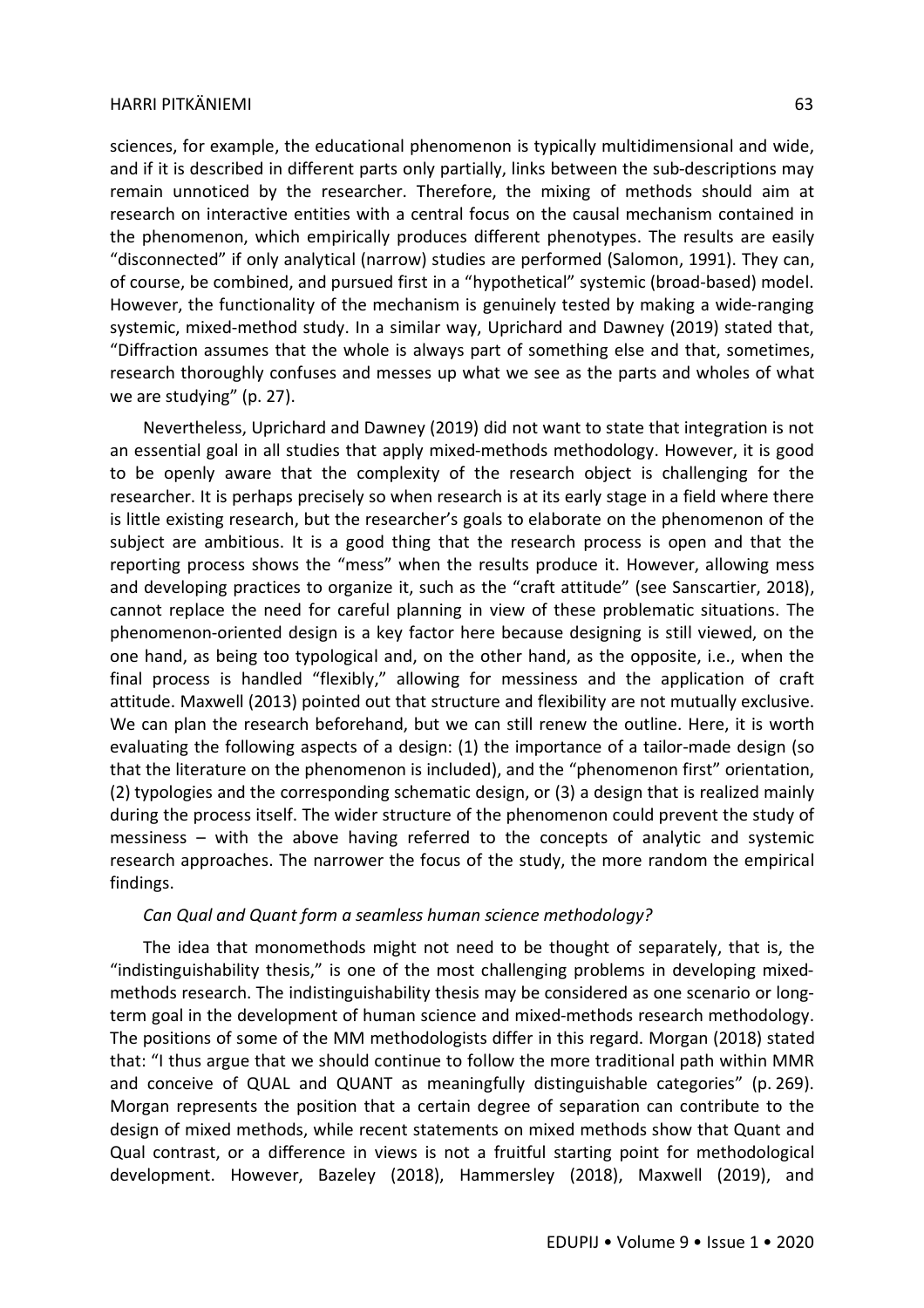Sandelowski (2014) all deviated to some extent in recent statements from what Morgan (2018) had suggested. For example, in his reply to Morgan (2018), Hammersley (2018) states that:

And I share her [he refers to Sandelowski (2014)] concern about the simplistic contrasts that are typically drawn between quantitative and qualitative methods in the mixed methods literature, though these are also to be found elsewhere of course. But its value lies in comparing what is produced in relation to specific aspects of the research process (type of data, kind of analysis, etc.) rather than in the global terms of quantitative versus qualitative. (p. 258)

In standard use, the monomethods can vary. However, in the ideal sense, they can also be characterized as having many potential common features; that is, having the same goals and requirements. This means that we must search for "other" monomethods – ideals that are typically combined by their merits. This is the essence of the "strong" mixed-methods approach. As previously highlighted, in view of the need for true integration and the fact that research does not consist only of qualitative and statistical components, the indistinguishability thesis is a logical extension of this goal and is ideal in the development of methodology. Maxwell (2019) stated that, "This complementarity of variance and process mental models can facilitate a different goal from the usual understanding of 'triangulation,' which involves using different methods to support or test a single conclusion" (p. 4). According to Maxwell, the complementarity of the two methodologies can be considered as the main strength of the mixed-methods approach.

Quite a radical or "modern" interpretation of mixed methods was purported by Bazeley (2018), who believed that the division into quantitative and qualitative research methodology can be rather a distraction. Data collection and the methods that the researcher chooses are significant in terms of what kind of perception they have about a certain phenomenon. However, is there any kind of phenomenon (also in human sciences) that is absolutely independent of the choice of data – whether quantitative (numbers) or qualitative (words)? This view actually underlines one of the most essential theses of critical realism. Methods or methodologies, per se, do not "change" the phenomenon, even though they affect the way interpretations are presented. Of course, by using different data, we strive to create a holistic view of the phenomenon. Bazeley (2018) stated that, "Data are 'taken' rather than 'given,' they are selectively constructed by researchers from experiences as 'raw data' are collected and then converted to serve as evidence" (p. 336).

Cases where causal mechanisms underlying learning can differ from their settings

Despite different concepts introduced in the discourse of the mixed-methods approach, many of the problems examined so far, and their related solution alternatives, are ultimately aimed towards the same goal; the highest possible level of integration. The ideas of methodological literature and their reflection in the current study have produced the following conclusions:

- A research object should be actively constructed, emphasizing design;
- We are now ready to follow a tailor-made approach to research;
- The methodology is not left as loose in the planning of the research design, but is linked to the scientific literature that characterizes the nature of the phenomenon;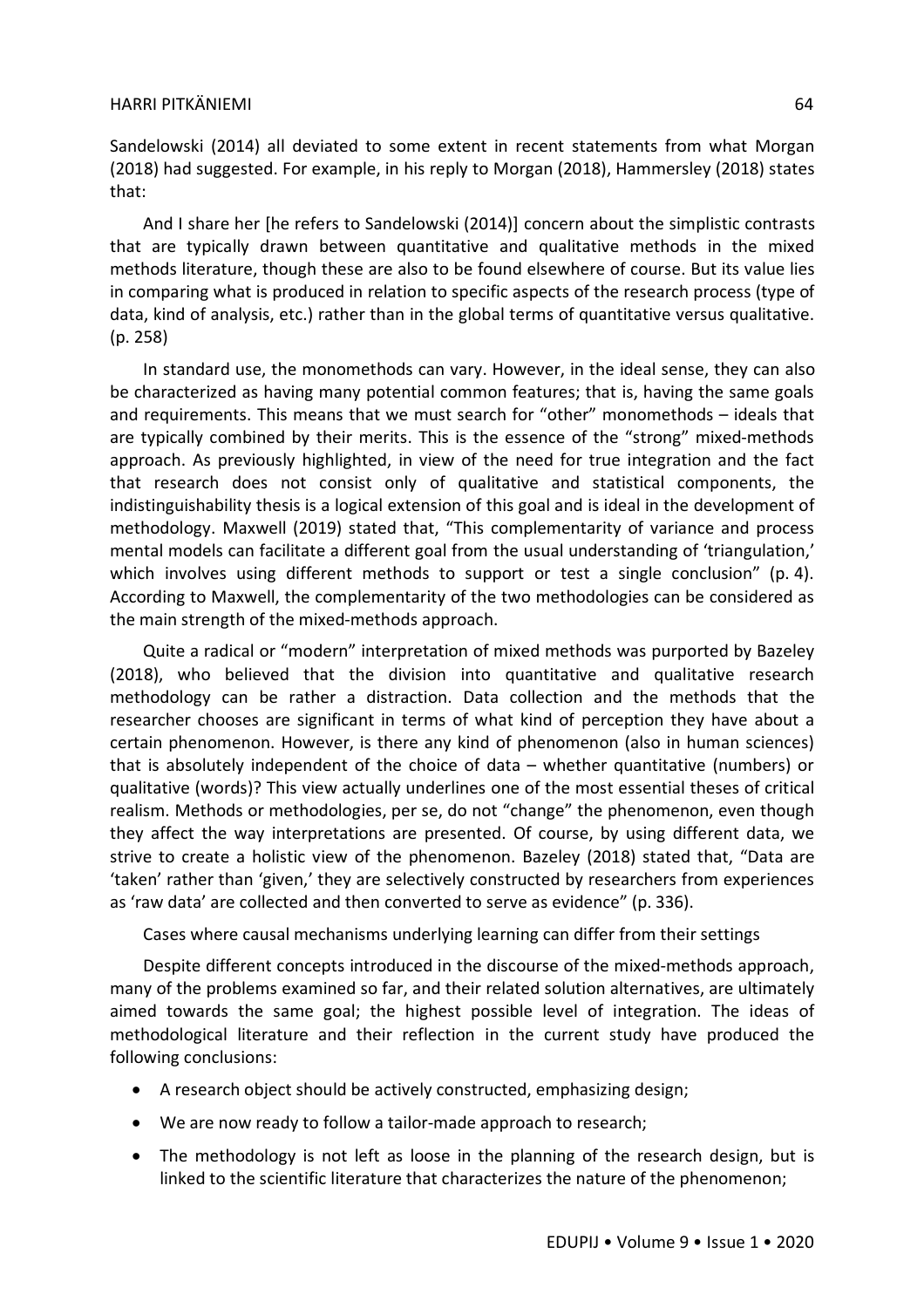- Overly narrow or context-free, disconnected research findings easily lead to "mess" and contradictory discoveries;
- The occurrence of diffraction decreases as the research progresses and builds better mental models to elaborate on the phenomenon.

The following illustrate the imaginary, yet realistic, model alternatives that have been developed to apply the ideas of the mixed-methods methodology discussed here to explore the causal mechanism, especially in the context of (school) teaching and learning. It is about the relationship between the agent and the structure. On the one hand, there is a need for data from a mental point of view (for example, in an interview conducted with a teacher as part of a case study, the same point of view can be presented through a larger-scale data size, e.g., the application of questionnaires), but, on the other hand, the teaching process requires a description of the structure. There is a chain of causal mechanisms associated with teaching, the teacher, the learning situation and the learner's work, which, when realized, creates different variations. In terms of learning, there are chains that lead, for example, to the permanent adoption of a new concept, to the tentative learning in which there is still uncertainty, but also even to poor learning. Teaching and learning are viewed as an encounter, which, if successful, requires activation of the teaching process on both sides; the learner's and the teacher's.

The following are fictitious cases that present examples of where certain things are standardized; but are the same as teaching methods. Here, the chosen method is the individual dialog between a teacher and a learner within a pedagogical function. The applied method could be something else (e.g., lecture, applying modern information technology), but educational psychological ideas also work in such cases in a similar way – at least for the most part.

*Encounter case 1.* The teacher and the learner have a high degree of self-efficacy. This can lead to a "further study" of the subject by the teacher or, alternatively, to the use of a high-quality practical teaching theory by the teacher (with several parallel pedagogical operationalization's for content knowledge). For example, this starting point leads to a highquality discussion with the student and to independent studying. The learner's learning is intense, but the teacher and the learner still discuss the learning product. High-quality learning outcomes can be viewed as if reversed in order to track explanations for learning. If the factors (self-efficacy and practical theory) are in the "top position" (see Figure 1, and the larger area in the chain component), the learner's learning is more likely to be possible. If the corresponding factors are in the "down position" (see Figure 1, and the lower area in the chain component), the learner's learning is less likely to be possible (or at least not supported). At the end of this causal chain is a learning process that is in line with the stated goal.

*Encounter case 2.* It is possible that the teacher's self-efficacy is weak, but that they will decide about their own learning (and it will help to choose items for meaningful conversations with the learner). A high-quality practical theory can also replace the need for study. The result can be the same as in the earlier case – high. The probability of this option is lower, since according to the idea of the causal mechanism, a high degree of self-efficacy generates a desire and a decision to activate, and research reviews based on empirical studies that refer to the power of self-efficacy.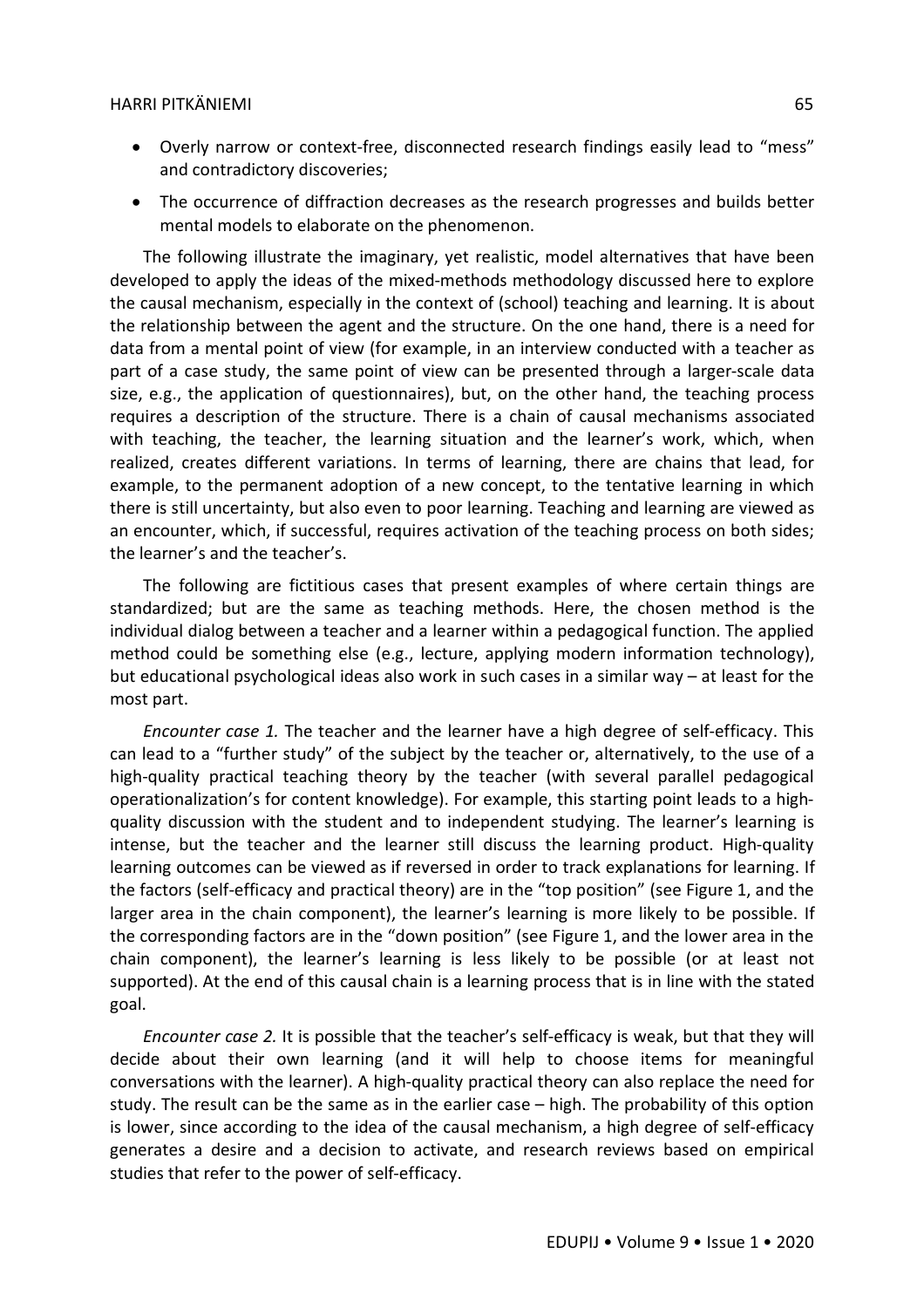*Encounter case 3.* If the teacher does not have a relevant knowledgebase with pedagogical content knowledge (e.g., a novice, at least for the content in question), any meaningful discussion with the learner is quite unlikely or even impossible. It is rare and unlikely that the teacher will find an alternative pedagogical solution that can produce a successful outcome.

*Encounter case 4.* It is also possible that the teacher, with a high level of self-efficacy, does not decide to learn and, thus, no relevant discussion with the learner takes place. However, this would not be considered common, as the high-level feeling of self-efficacy is built upon the existence of successful experiences (therefore, of course, a longer time perspective is needed).

The combination of certain phenotypes, or settings, is very likely to provide the learner with a solid and high level of learning. However, whilst that chain may sometimes be disturbed, the probability for a good level of learning will still likely be maintained. On the other hand, we can perceive a chain in which many factors undermine the likelihood that the learner and teacher will encounter a relevant learning project. When this happens, the potential of the learning process can be significantly impaired. The causal mechanism is such that the research seeks to identify factors relevant to teaching and learning, regardless of their frequency. Certain factors build the likelihood that the encounter between learner and teacher will be meaningful; it produces results. However, the actual interpretation of this lies in the hands of the researcher: the interpretation, for example, gives the idea of why selfefficacy works as it works and what it produces in the teacher, in preparation, in his "learning," but also in a wider and more interactive way in other structures, activities and mental processes happening within actors.

Although the current study is of a methodological nature, the construction of a model naturally requires consideration of content-based research literature – in this case, topics such as teachers' self-efficacy, teachers' practical knowledge and theory, and learner cognition etc. (e.g., Cappella, Aber, & Kim, 2016; Lee, Chen, & Wang, 2017; Levin, 2015). Combining methodological thinking and content literature might result in a mechanism that, in the real context of teaching, arrives at different "positions." Figure 1 illustrates the factors in the detection of a causal mechanism: a) sufficient length of the chain, which must also have a meaningful interpretation in terms of content (i.e., causal mechanism in which adjacent and consecutive factors occur) (see *Dimension 1*, horizontal in Figure 1), and b) a requirement to study different variations when the causal mechanism factors are in the "top position" and "down position" (see *Dimension 2*, vertical in Figure 1). However, the purpose of the current study is not to present a causal mechanism that has already been verified through empirical research. The context serves only as an example here and as a platform to present that certain methodological ideas can be shared in a sufficiently clear and pragmatic way in terms of how to further develop authentic empirical research.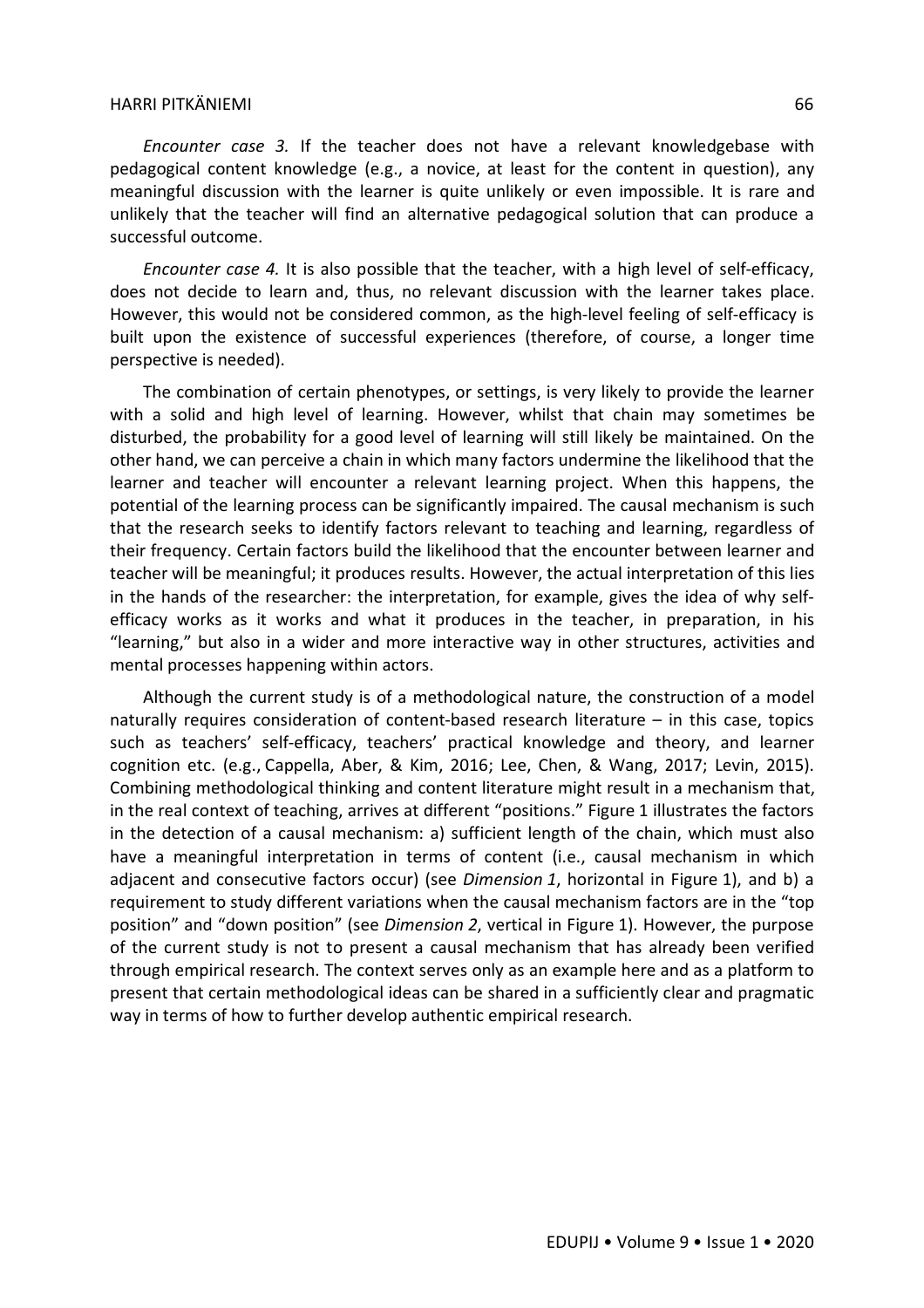

**Figure 1.** Potential for causal mechanism detection: Chain extension (horizontal dimension) and extent of variations (vertical dimension) [Rectangle: Teacher process, Circle: Learner process, SE: Self-efficacy, PT: Practical theory, QD: Quality of discussion actions, QC: Quality of cognition]

Thus, which elements the chain consists of is not, therefore, irrelevant. The concept of a chain here refers to the need to study the phenomenon as a process<sup>1</sup>. However, the discovery of a causal mechanism as a methodological idea does not mean a requirement for individual study, in which all the functions of the causal chain would be involved with all variations and all contextual factors. The idea or the principle of the chain in methodology is that the interconnected elements of the mechanism are considered sufficiently broadly (e.g., as in this fictitious example). The requirement to study different variations of the chain also shows that MM methodology is systematically interested in the different manifestations of the mechanism (and, thus, differs from a qualitative one, in which a single study may analyze one or perhaps just a few chains, but does not require systematic analysis of the chains). There are various factors that can have an effect on (or a connection to) both the chain factors and the kinds of variations this chain makes. One idea is to consider them as initial context factors (e.g., a novice teacher versus an experienced teacher or, for example, different surprising situational factors). They are, to some extent, important to the process, but they do not necessarily change the "laws" of the causal mechanism. Thus, it is possible that a novice teacher works in the same way as an experienced teacher, but, statistically speaking, novice teachers and experienced teachers will mostly work in different ways.

Contextual factors do not necessarily change the core process of the mechanism. Of course, empirical analysis can find context factors that appear to be crucial in shaping the process that is attached to it. In this case, it is possible that the causal mechanism chain adds "a new factor," a causal mechanism is "fine-tuned," and the chain is a more detailed description of how the entire phenomenon proceeds as a process (although, for example,

 $\overline{a}$ 

 $1$  Here, the concept of the chain is essentially a practical (methodological) and conceptual tool for researching the underlying causal mechanism. Again, the causal mechanism is a relatively wellestablished theoretical concept which, of course, requires empirical verification.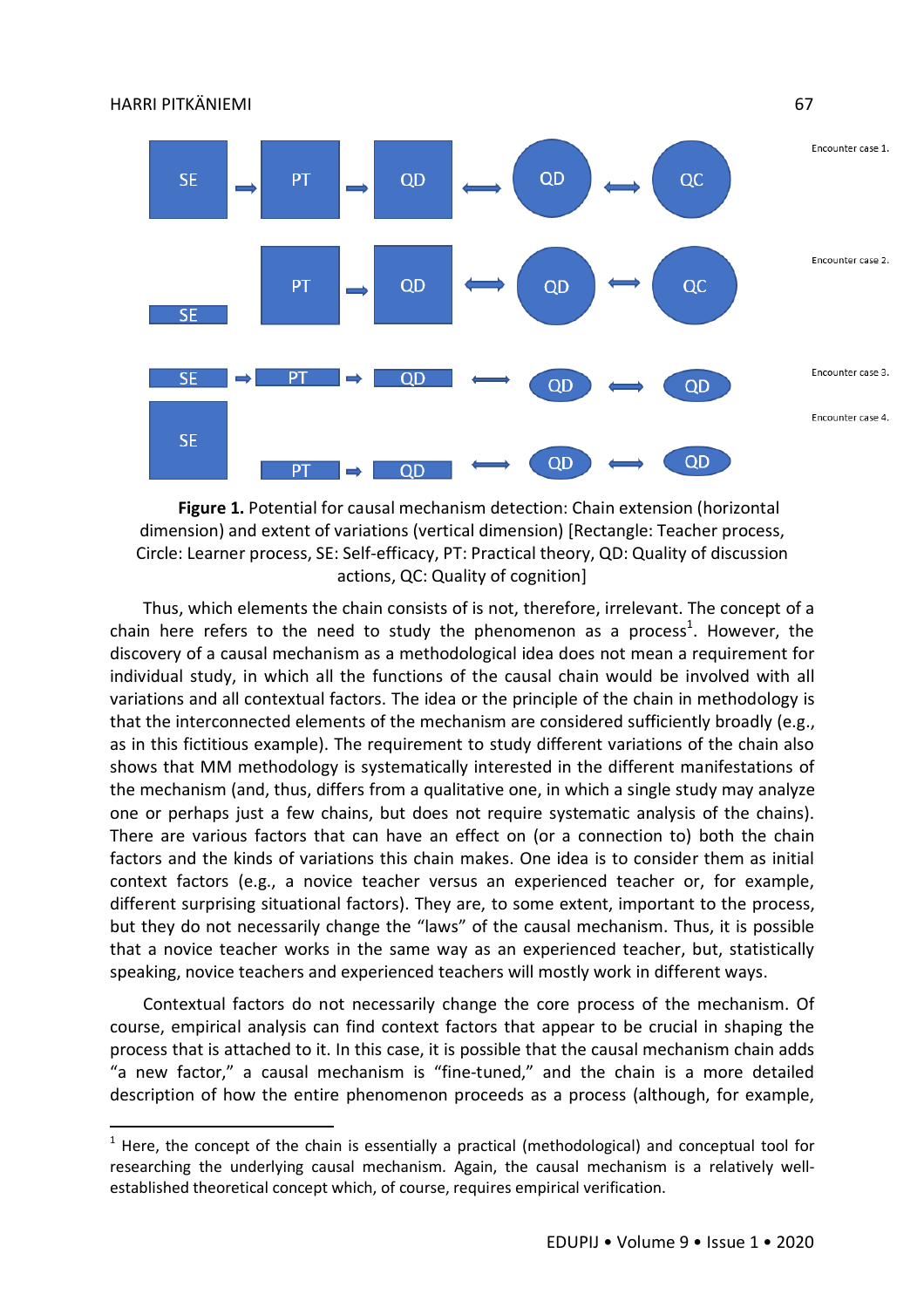the phenomenon of education progresses interactively). Krause (2018a) also wrote about similar aspects. There are factors that are necessary to trigger a given process, and to further shape and continue the process, but then there are factors that may be associated with the process of occasional forming, thus, potentially not deemed to be "essential" to the process.

The theory of self-efficacy thus operates roughly as described above in the text through Encounter case samples 1 through 4. However, something remains to be wasted. Essentially, there are other factors that influence the "chain" and the "chain environment." Encounter cases 2 and 4 seemingly "break" the theory of self-efficacy. However, from the point of view of empirical research and the logic of theory, this theory holds true. "Breaking chains" for the self-efficacy theory reveals that the focus of human science is complex, but not to the extent that it cannot develop a better and more comprehensive theory. Some of the context of the phenomenon and its factors may be more unique than others. The phenomenon proceeds as a process, but in a non-linear fashion, shaped by the factors that are intrinsically involved (see, Jacobson, Levin, & Kapur, 2019).

How do these dimensions (1 and 2, as shown in Figure 1) substantially relate to the mixed-methods methodology? They are linked together; that is, they describe the same phenomenon and its different variations. Dimension 1 focuses on finding, interpreting, and understanding the mechanism, and qualitative work is emphasized more, i.e., how certain factors exactly relate to each other in an understandable way. Dimension 2 shows what kind of variations the mechanism produces empirically, and so, quantitative analysis also plays an essential role. However, these dimensions in analysis 1 and 2 are not separate. They both shed light on the causal mechanism of the phenomenon (or part of the phenomenon). In this context, the previously discussed feature of mixing methods can also be mentioned, namely construction (model) and testing (Maxwell et al., 2016). That is a mixed-methods methodology in the progressive movement of research on a given phenomenon: It is not just a singular study, but that continuing research uses the idea of constructing and testing a theory.

Figure 2 shows a conventional situation that does not value the subject of the study as a causal mechanism, as we have considered. It is possible that the researcher has some familiarity with the previous research (scattered to some extent) that has a connection to the study in hand. Based on this, they would then choose the topics to be studied. A list would then can be drawn up, after which the content of data collection and what (mental, structural) aspects it contains must be decided upon. The methodology can be a monomethod (quantitative or qualitative) or a mixed-methods approach that is not based on the idea of a causal mechanism (or other holistic system). That study may, of course, find some connections or "parts" of the causal mechanism, but their identification is more random, and an unstructured phenomenon does not determine the frame in which the research plan is built for its key conceptual factors.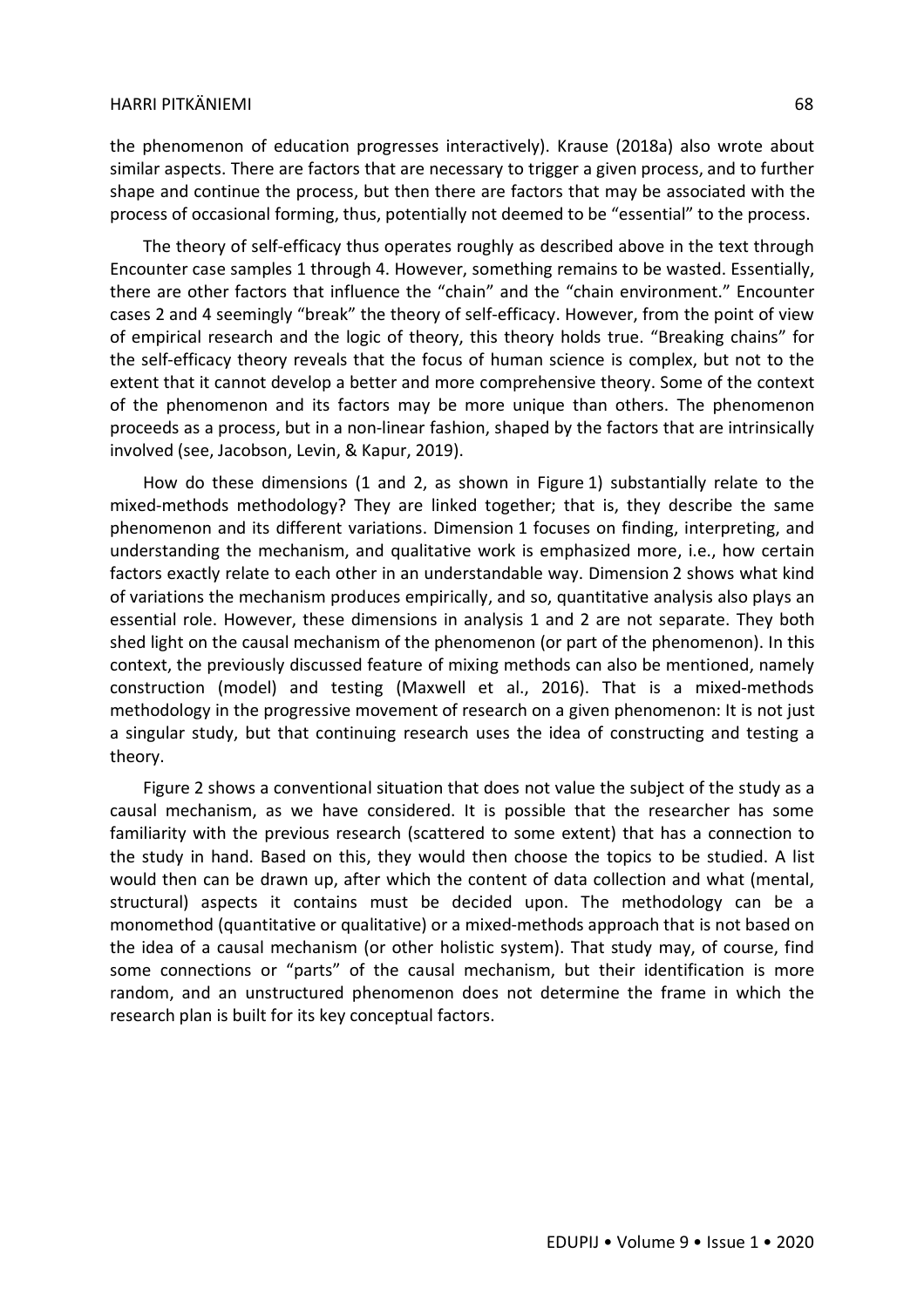

**Figure 2.** Research without causal mechanism (or an idea of another holistic system), with literature based research focus on teachers and learners [Rectangle: Teacher process, Circle: Learner process]

# *Toward networks of causal mechanisms and the need for generalization*

The concept of causal mechanism is partly problematic and unclear in social sciences (see Gerring, 2010). If we look at the phenomenon of education, the whole subject is a broad and interactive phenomenon that is a process involving various actors. In this way, it is characterized by a temporal dimension, but also by many factors that interact with each other in a complex way. To some extent, it is also a matter of whether or not the causal mechanism implies several "causal mechanisms" within a broad interactive phenomenon, or whether we can use the same concept of that entity that functions as a broad interactive system. Therefore, in the latter case, a single study generally attempts to analyze one or more of the causal mechanisms that affect and function within a broad interactive phenomenon.

The causal mechanism in the MM methodological context of educational research has been generally discussed less in social sciences or its (special) sciences (see, for example, Weller & Barnes, 2016). Morris, Edovald, Lloyd, and Kiss (2016) examined the concept of the mechanism for intervention and trials-oriented research methodology in educational schoolbased studies. Such a research trend has an interest in how interventions work. Of course, the key methodological issue is how to understand the effect of the impact or its failure. In this case, the causal mechanism is essential. Although the experimental tradition works in a somewhat clearer and simpler environment than a naturalistic one, it is also largely associated with a similar research methodological challenge for the causal mechanism. For example, the authors talk about how the intended outcomes are more distal than proximal in relation to intervention. This fact advocates that a sufficiently broad entity should be used to identify and understand causality, although *it may be part of an even broader context and, in addition, contextual factors still challenge the planning of a research design.* The argument of a broad causal chain is not diminished by the fact that the essence of the educational and teaching phenomenon includes intentionality and a process that is interactive. In other words, the intent of education guides the process, even though the effects are multidirectional. In fact, the reasoning behind a broad chain is even more important because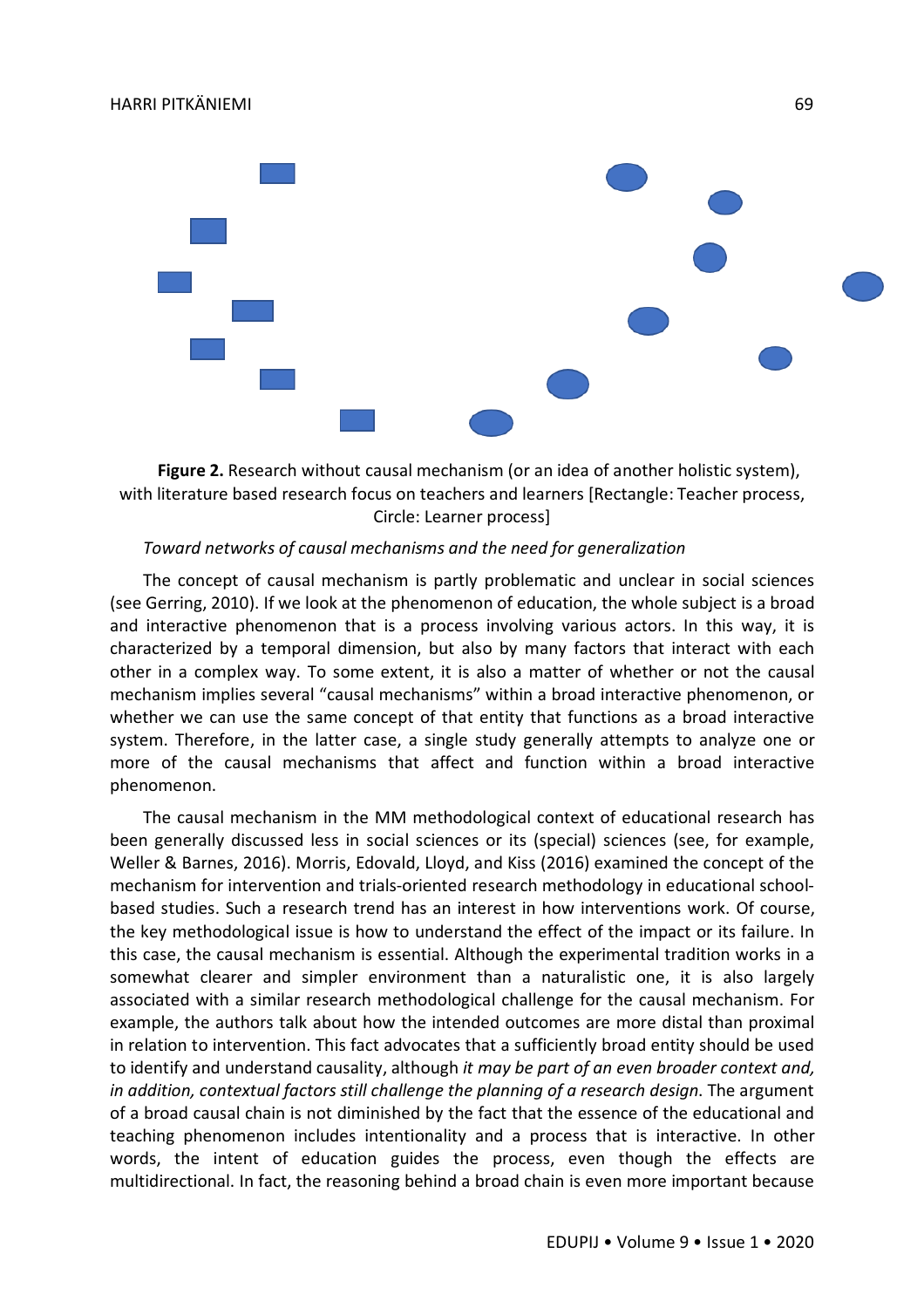of the interaction: The short parts do not reveal the whole, i.e., the intent of education, which requires progress in time and process, and also has a "history" not only in the future.

As Tikly (2015) presented, it can be argued whether or not it becomes possible to move beyond the dominant "what works" agenda, as favored by empiricists, "to critically consider what works, for whom, and under what circumstances" (p. 237), and defends the philosophical point of view of critical realism. Gradually, we can make a list of the chains that implement the causal mechanism of student learning in different variations. Different elements in the chain create different choices and either prevent or hinder the probability or, in practice, ensure that learning occurs. In the "agreed" initial phase of the causal chain, there is usually a factor which is "far" from the learner's activity and cognition. These may include, for example, teachers' self-efficacy, teaching orientations, educational philosophies, motivational approaches, attitudes, values or, for example, how parents appreciate and support their children's schoolwork. When other factors are formed along the chain, the number of realizations of different chain combinations increases significantly. We can finally talk about *causal networks*, rather than causal chains.

Qualitative analysis focuses on the options of the process-like mechanism description, but it is also necessary to consider the perspective of generalization. The number of different combinations in the data  $-$  for example, inside the data of 200-300 cases  $-$  provides important information about it (also for the user of educational information), where the research may be focused in the future: whether mechanisms with essentially the same settings are examined or whether mechanisms with different settings are compared. This follows that findings can be generalized for specific cases. Yin (2013, 2014) mentions such an analytic generalization, which can be juxtaposed with statistical generalization (e.g., Halkier, 2011). Analytic generalization refers to situations which have produced key ideas that may be applied to many other situations (Yin, 2016). According to this form, it can be assumed that there are cases where there are some differences, but also commonalities between the same phenomenon.

## **References**

- Anguera, M., Blanco-Villaseñor, A., Losada, J., Sánchez-Algarra, P., & Onwuegbuzie, A. (2018). Revisiting the difference between mixed methods and multimethods: Is it all in the name? *Quality & Quantity, 52*(6), 2757-2770.
- Bazeley, P. (2018). "Mixed methods in my bones": Transcending the qualitative-quantitative divide. *International Journal of Multiple Research Approaches, 10*(1), 334-341.
- Beach, D., & Pedersen, R. B. (2013). *Process-tracing methods: Foundations and guidelines*. Ann Arbor, MI: University of Michigan.
- Bennett, A., & Checkel, J. T. (Eds.). (2014). *Process tracing*. Cambridge, United Kingdom: Cambridge University.
- Blatter, J., & Haverland, M. (2012). *Designing case studies: Explanatory approaches in small-N research*. Basingstoke, United Kingdom: Palgrave Macmillan.
- Bryman, A. (2007). Barriers to integrating quantitative and qualitative research. *Journal of Mixed Methods Research, 1*(1), 8-22.
- Cappella, E., Aber, J. L., & Kim, H. Y. (2016). Teaching beyond achievement tests: Perspectives from developmental and education science. In D. H. Gitomer & C. A. Bell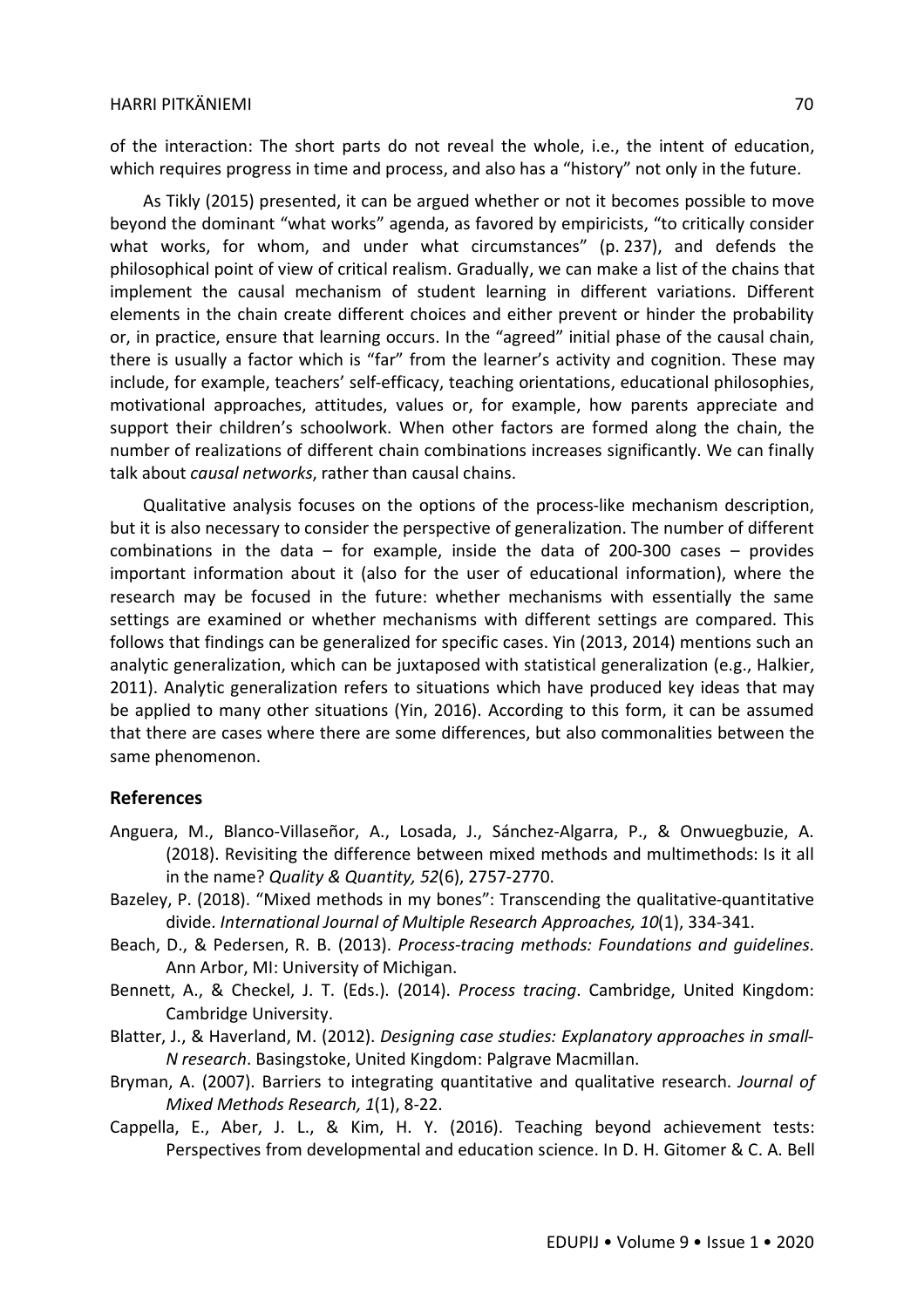(Eds.), *Handbook of Research on Teaching* (pp. 249-348) (5th ed.) Washington, DC: American Educational Research Association.

- Collier, D. (2011). Understanding process tracing. *Political Science & Politics, 44*(4), 823-830.
- Creswell, J. W., & Plano Clark, V. L. (2011). *Designing and conducting mixed methods research* (2nd ed.). Los Angeles, CA: Sage.
- Erickson, F. (2012). Comments on causality in qualitative inquiry. *Qualitative Inquiry, 18*(8), 686-688.
- Fetters, M. D., & Molina-Azorin, J. F. (2017). The Journal of Mixed Methods Research starts a new decade: The mixed methods research integration trilogy and its dimensions. *Journal of Mixed Methods Research, 11*(3), 291-307.
- Fetters, M. D., & Molina-Azorin, J. F. (2019). Rebuttal conceptualizing integration during both the data collection and data interpretation phases: A response to David Morgan. *Journal of Mixed Methods Research, 13*(1), 12-14.
- Gerring, J. (2010). Causal mechanisms: Yes, but…. *Comparative Political Studies, 43*(11), 1499-1526.
- Greene, J. C., Caracelli, V. J., & Graham, W. F. (1989). Toward a conceptual framework for mixed-methods evaluation designs. *Educational Evaluation and Policy Analysis, 11*(3), 255-274.
- Halkier, B. (2011). Methodological practicalities in analytical generalization. *Qualitative Inquiry, 17*(9), 787-797.
- Hammersley, M. (2018). Commentary on the "Indistinguishability Thesis": A response to Morgan. *Journal of Mixed Methods Research, 12*(3), 256-261.
- Jacobson, M. J., Levin, J. A., & Kapur, M. (2019). Education as a complex system: Conceptual and methodological implications. *Educational Researcher*, *48*(2), 112-119.
- Johnson, B. R., Russo, F., & Schoonenboom, J. (2019). Causation in mixed methods research: The meeting of philosophy, science, and practice. *Journal of Mixed Methods Research, 13*(2), 143-162.
- Johnson, R. B., & Schoonenboom, J. (2016). Adding qualitative and mixed methods research to health intervention studies: Interacting with differences. *Qualitative Health Research, 26*(5), 587-602.
- Krause, M. S. (2018a). Associational versus correlational research study design and data analysis. *Quality & Quantity, 52*(6), 2691-2707.
- Krause, M. S. (2018b). The scientific study of the qualities of individual human lives, rather than of their average quantities in aggregations of lives. *Quality & Quantity, 52*(3), 1315-1329.
- Lee, W. C., Chen, V. D.-T., & Wang, L.-Y. (2017). A review of teacher efficacy beliefs research in the learner-centred pedagogy context: Themes, trends and issues. *Asia Pacific Education Review, 18*(4), 559-572.
- Levin, B. (2015). The development of teachers' beliefs. In H. Fives & M. G. Gill (Eds.), *International handbook of research on teachers' beliefs* (pp. 48-65). New York, NY: Routledge.
- Mahoney, J. (2012). The logic of process tracing tests in the social sciences. *Sociological Methods & Research, 41*(4), 570-597.
- Maxwell, J. A. (2004a). Causal explanation, qualitative research, and scientific inquiry in education. *Educational Researcher, 33*(2), 3-11.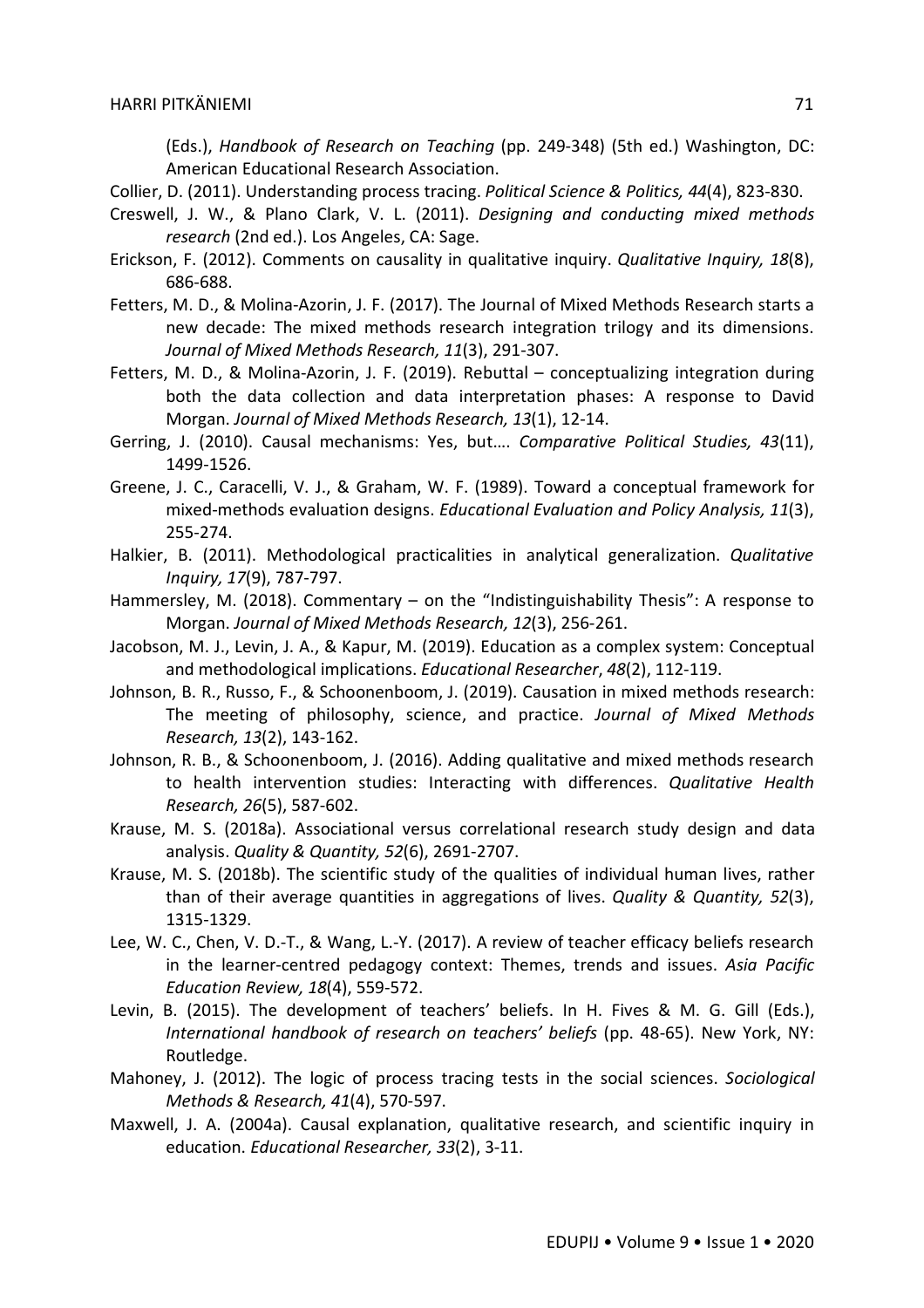- Maxwell, J. A. (2004b). Using qualitative methods for causal explanation. *Field Methods, 16*(3), 243-264.
- Maxwell, J. A. (2012a). *A realist approach for qualitative research*. Thousand Oaks, CA: Sage.
- Maxwell, J. A. (2012b). The importance of qualitative research for causal explanation in education. *Qualitative Inquiry, 18*(8), 655-661.
- Maxwell, J. A. (2013). *Qualitative research design: An interactive approach*. Thousand Oaks, CA: Sage.
- Maxwell, J. A. (2019). Distinguishing between quantitative and qualitative research: A response to Morgan. *Journal of Mixed Methods Research, 13*(2), 132-137.
- Maxwell, J. A., Chmiel, M., & Rogers, S. (2016). Designing integration in multimethod and mixed methods research. In S. Hesse-Bieber & R. B. Johnson (Eds.), *Oxford Handbook of Multimethod and Mixed Methods Research Inquiry* (pp. 688-706). E-book. New York, NY: Oxford University.
- Maxwell, J. A., & Loomis, D. M. (2003). Mixed methods design: An alternative approach. In A. Tashakkori & C. Teddlie (Eds.), *Handbook of Mixed Methods in Social & Behavioral Research* (pp. 241-271). London, United Kingdom: Sage.
- Maxwell, J. A., & Mittapalli, K. (2010). Realism as a stance for mixed methods research. In A. Tashakkori & C. Teddlie (Eds.), *Sage Handbook of Mixed Methods in Social and Behavioral Research* (pp. 145-167) (2nd ed.). Thousand Oaks, CA: Sage.
- Miles, M., & Huberman, M. (1994). *Qualitative data analysis: A sourcebook for new methods*. Thousand Oaks, CA: Sage.
- Mohr, L. B. (1982). *Explaining organizational behavior*. San Francisco, CA: Jossey-Bass.
- Morgan, D. L. (2018). Living within blurry boundaries: The value of distinguishing between qualitative and quantitative research. *Journal of Mixed Methods Research, 12*(3), 268-279.
- Morgan, D. L. (2019). Commentary after triangulation, what next? *Journal of Mixed Methods Research, 13*(1), 6-14.
- Morris, S. P., Edovald, T., Lloyd, C., & Kiss, Z. (2016). The importance of specifying and studying causal mechanisms in school-based randomised controlled trials: Lessons from two studies of cross-age peer tutoring. *Educational Research and Evaluation, 22*(7-8), 422-439.
- Opdal, P. A. (2018). *Om pedagogiske intensjoner: En teoretisk og empirisk studie ved bruk av pedagogisk-filosofiske og kvalitative metoder* (Doctoral dissertation). The Arctic University of Norway, Tromsø, Norway.
- Salomon, G. (1991). Transcending the qualitative-quantitative debate: The analytic and systemic approaches to educational research. *Educational Researcher, 20*(6), 10-18.
- Sandelowski, M. (2014). Unmixing mixed methods. *Research in Nursing & Health, 37*(1), 3-8.
- Sanscartier, M. D. (2018). The craft attitude: Navigating mess in mixed methods research. *Journal of Mixed Methods Research, 14*(1), 47-62.
- Tikly, L. (2015). What works, for whom, and in what circumstances? Towards a critical realist understanding of learning in international and comparative education. *International Journal of Educational Development, 40*, 237-249.
- Uprichard, E., & Dawney, L. (2019). Data diffraction: Challenging data integration in mixed methods research. *Journal of Mixed Methods Research, 13*(1), 19-32.
- Weller, N., & Barnes, J. (2016). Pathway analysis and the search for causal mechanisms. *Sociological Methods & Research, 45*(3), 424-457.